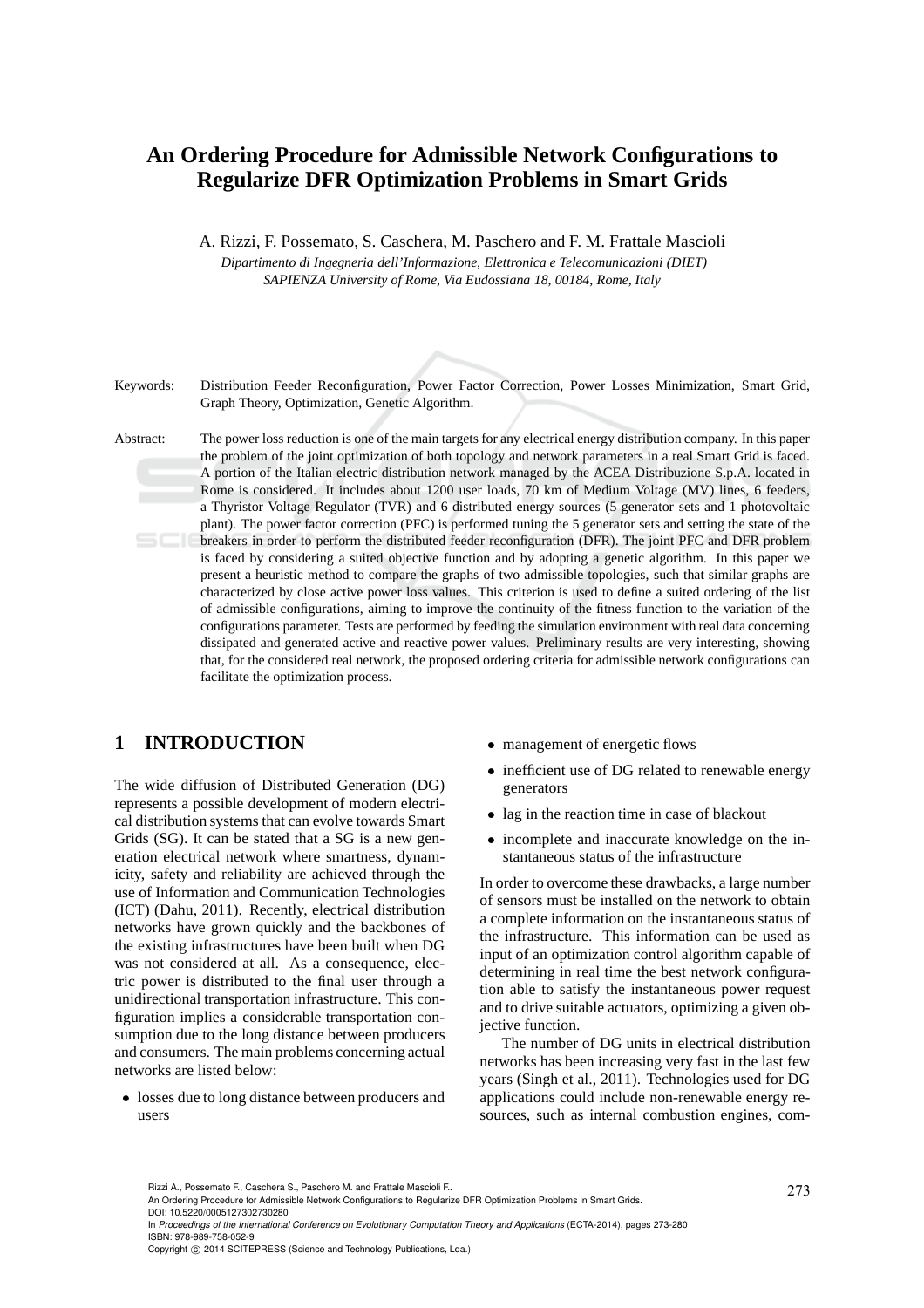bined cycles, combustion turbines as well as microturbines and renewable energy resources, for example photovoltaic and wind turbines.

Another important degree of freedom that can be used to minimize active power loss in distribution feeders is offered by the opportunity to perform the distribution feeders reconfiguration (DFR). This operation consists in switching a certain number of breakers, altering the topological structure of the network considering the topological contraints. Therefore, the DFR problem can be conceptualized as the task of choosing the status of network breakers resulting in the configuration with minimal power losses, while all the system constraints are satisfied. The main drawback of DFR is that it results in a complex nonlinear combinatorial problem, since the status of the switches is non-differentiable. This discontinuous behaviour makes the optimization problem related to DFR very hard to solve. In recent years, many researchers have proposed interesting solutions. Probably the first contribution in this direction can be found in (Merlin and Back, 1975), where a branch and bound type optimization technique is used in order to find the minimal loss operating configuration, for the distribution system, at a specific load condition. After this work, a few different techniques are proposed by many researchers (Civanlar et al., 1988), (Carreno et al., 2008). In recent years, new heuristic algorithms are proposed in the literature with good results. Probably, the first attempt to use genetic algorithms (GAs) to solve the DFR problem with minimal losses can be found in (Nara et al., 1992). Since then, a great number of publications based on evolutionary algorithms are proposed in the literature (Storti et al., 2013a), (Possemato et al., 2013). Recently, GA is also used to solve the DFR problem with DG (Chandramohan et al., 2010), (Storti et al., 2013b). One of the main difficulties for solving the DFR problem using evolutionary algorithms is the radiality constraint. A solution to this problem is proposed in (Storti et al., 2014) where a cooperation with *ACEA Distribuzione S.p.A.* is engaged with the aim to design a control strategy for the SG under development in the west area of Rome. The authors conclude that the DFR is a challenging problem do to high non linearity of the objective function. For this reason, in this paper we propose an heuristic method based on the Hamming distance between network configurations, to improve the regularity of the objective function. The rest of the paper is organized as follows: in section 2 we present the main characteristics of the SG under analysis, in section 3 we formulate the DFR optimization problem, then in section 4 we describe an ordering criteria for the network configurations. Finally, in section 5 we

report the results obtained by applying the proposed ordering heuristic to the set of admissible configurations together with a GA. Moreover, we compare results of the genetic optimization of network topology and DGs parameters for the ACEA SG, in the cases of unordered (Storti et al., 2014) and ordered configurations.

## **2 NETWORK SPECIFICATIONS**

The portion of the network we consider in this paper is located in the west area of Rome. The entire SG is made up of:

- 5 feeders at 20 kV
- 1 feeder at 8.4 kV
- 2 High Voltage (HV) substations
- 76 Medium Voltage (MV) substations
- 5 generator sets (DGs)
- 1 photovoltaic generator (DG)
- 1 thyristor voltage regulator (TVR)
- 106 three-phase breakers
- 70 km of cables
- 1200 user loads

In each HV substation there is a transformer with 150 kV at the primary winding and 20 kV at the secondary winding (HV/MV transformer). The cables, the photovoltaic plant, the MV substations and the TVR are located in the MV portion of the network, whereas the user loads and the 5 generator sets are located in the LV portion of the network.

The TVR is a series voltage compensation device. It performs a bi-directional voltage regulation that maintains the system voltage within specified ranges. The bi-directional relation between the input and the output voltage is defined as follows:

$$
V_{out} = V_{in} + N_{tap} \Delta V \quad N_{tap} \in \{0, \pm 1, \pm 2, \pm 3\} \quad (1)
$$

where the values of *Vin* and *Vout* are expressed in kV and the ∆*V* is 0.1 kV. The voltage rated value of *Vin* is 8.4 kV. Each MV substation is equipped with 2 breakers (switches) that allow it to connect with the network in different ways. By changing the state of these switches it is possible to modify the topology of the network.

#### **3 PROBLEM FORMULATION**

In this paper, we consider the joint PFC and DFR problem for minimum active power losses, satisfying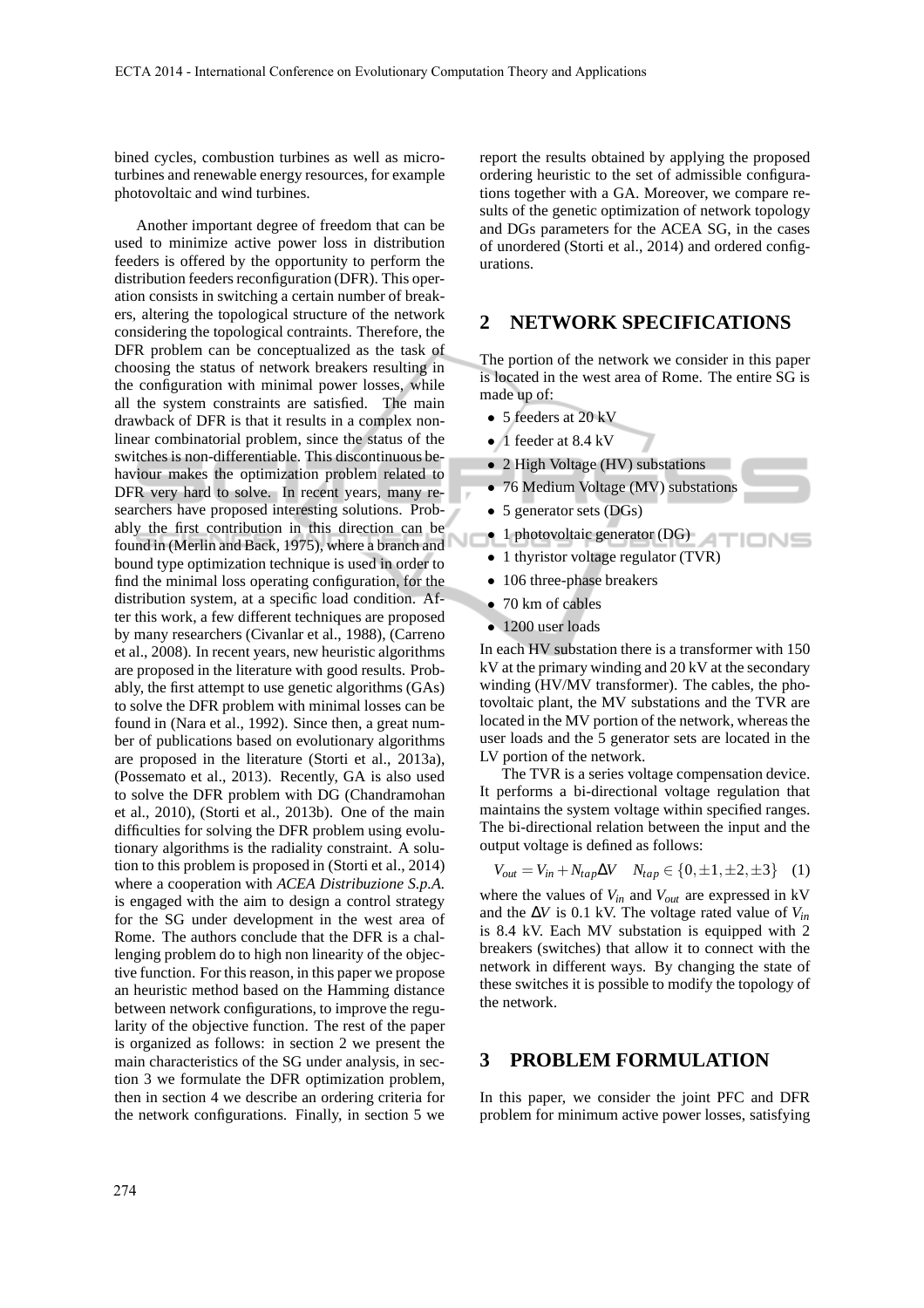constraints on nodes voltage and branches current as well as system operating constraints.

#### **3.1 Optimization Procedure**

In this section we formulate the problem of active power losses minimization in SGs. It consists in finding the optimal network parameters and topological configuration that minimize the value of the total active power losses in the network, considering the constraints imposed on voltages and currents due to safety or quality of service issues. Consider an admissible set *E* of the network parameters and a suitable cost function  $J: E \to \mathbb{R}$  that associates a real number to each element in *E*. Formally, the problem consists in minimizing the function *J* in *E*. Mathematically we can express the cost function *J* as follows:

$$
J(\mathbf{k}) = \frac{P_{loss}(\mathbf{k})}{P_{gen}(\mathbf{k})} = \frac{P_{gen}(\mathbf{k}) - P_{load}}{P_{gen}(\mathbf{k})}
$$
(2)

where **k** represents an instance of the network parameters,  $P_{gen}(\mathbf{k})$  is the total power generated by all sources, *Pload* is the total power absorbed by the loads, and their difference  $P_{loss}(\mathbf{k})$  represents the total losses in the network. Let's consider a generic SG characterized by *n* real parameters, *m* integer parameters and *p* nominal parameters. We can express the domain of the ordinal parameters as:

$$
A' = \left\{ \mathbf{k}' \in \mathbb{R}^n \times \mathbb{Z}^m \ : \ \mathbf{k}'_{\text{min}} \leq \mathbf{k}' \leq \mathbf{k}'_{\text{max}} \right\} \tag{3}
$$

in which  $\mathbf{k}'_{min}$  and  $\mathbf{k}'_{max}$  represent the vectors of the minimum and maximum values of the network ordinal parameters **k** ′ . Concerning the nominal parameters,  $\mathbf{k}''$ , the domain is a set  $A''$  of all possible admissible elements for such parameters:

$$
A'' = \{ \mathbf{k}'' \in \mathbb{X}_1 \times \dots \times \mathbb{X}_p \}
$$
 (4)

in which  $\mathbb{X}_i$  is a generic nominal set with  $i = 1, ..., p$ . The overall domain *A* is defined as  $A = A' \times A''$  and the parameters vector **k** is an element of such domain. Without loss of generality, we consider as possible to measure the voltages and the currents at all locations in the network. In order to be valid, a solution **k** must satisfy the constraints on voltages and currents defined below:

$$
B = \left\{ \mathbf{k} \in \mathbb{R}^n \times \mathbb{Z}^m \times \mathbb{X}_1 \times \dots \times \mathbb{X}_p : V_{min_i} \le V_i(\mathbf{k}) \le V_{max_i}, i = 1, ..., M \right\}
$$
  

$$
C = \left\{ \mathbf{k} \in \mathbb{R}^n \times \mathbb{Z}^m \times \mathbb{X}_1 \times \dots \times \mathbb{X}_p : |I_i(\mathbf{k})| \le I_{max_i}, i = 1, ..., R \right\}
$$

where  $V_i(\mathbf{k})$  is the voltage magnitude of node *i* for a fixed instance of parameters **k**, *M* represents the number of nodes, *Vmin<sup>i</sup>* , *Vmax<sup>i</sup>* are the voltage limits for

node *i*, while  $|I_i(\mathbf{k})|$  represents the current magnitude of branch *i* for a particular instance of parameters **k**, *R* the number of branches and *Imax<sup>i</sup>* the current limit for branch *i*. The definitions given above allow to define the admissible set *E* as follows:

$$
E = A \cap B \cap C \tag{5}
$$

This formulation is an example of mixed-integer black box-based optimization problem because the optimization variables are integer and real. Moreover, it is not practically possible to derive expression (2) in closed form as a function of **k**; for this reason we employ a GA (derivative free approach) as optimization algorithm. The constrained optimization problem is faced by defining the objective function as a convex combination of two competitive terms:

$$
F(\mathbf{k}) = \alpha J(\mathbf{k}) + (1 - \alpha)\Gamma(\mathbf{k}) \tag{6}
$$

where  $\alpha$  is a real number in the range [0, 1] used to adjust the relative weight of the power losses term  $J(\mathbf{k})$ over the constraints term Γ(**k**). The function Γ(**k**) is defined as follows: **LIBLICATIONS** 

$$
\Gamma(\mathbf{k}) = (1 - \beta)\Gamma_I(\mathbf{k}) + \beta\Gamma_V(\mathbf{k})
$$
 (7)

in which  $β$  is a real number in the range  $[0, 1]$  used to adjust the relative weight of the violation of current constraints  $\Gamma$ <sup>*I*</sup>(**k**) with respect to the term related to voltages violation  $\Gamma_V(\mathbf{k})$ . In this paper it is performed the minimization of  $F(\mathbf{k})$  in *A*. Further details of the optimization procedure can be found in (Storti et al., 2013a).

#### **3.2 Admissible Network Configurations**

In order to perform the optimization procedure described in section 3.1, we introduce a suitable representation of the SG as a non oriented graph  $G\langle N, E \rangle$ , in which *N* and *E* are the nodes and the edges of the real network, respectively. Let's define as  $\hat{G}\langle N,\hat{E}\rangle$ , the *reduced graph* of the network. The objective of this representation is to properly describe all the possible system reconfigurations satisfying the topology constraints. The reduced graph of the network  $\hat{G}\langle N,\hat{E}\rangle$  doesn't contain all the information of the original network graph  $G\langle N,E\rangle$  because for our purposes we need only to know how different portions of the network can be electrically connected. As described in (Storti et al., 2014), the mapping of the real network in the simplified graph version is performed through two main steps:

• The nodes  $\hat{N}$  of the simplified graph are used to model 2 different types of original nodes *N*. The first one represents nodes at 150kV providing the energy balance of the active and reactive power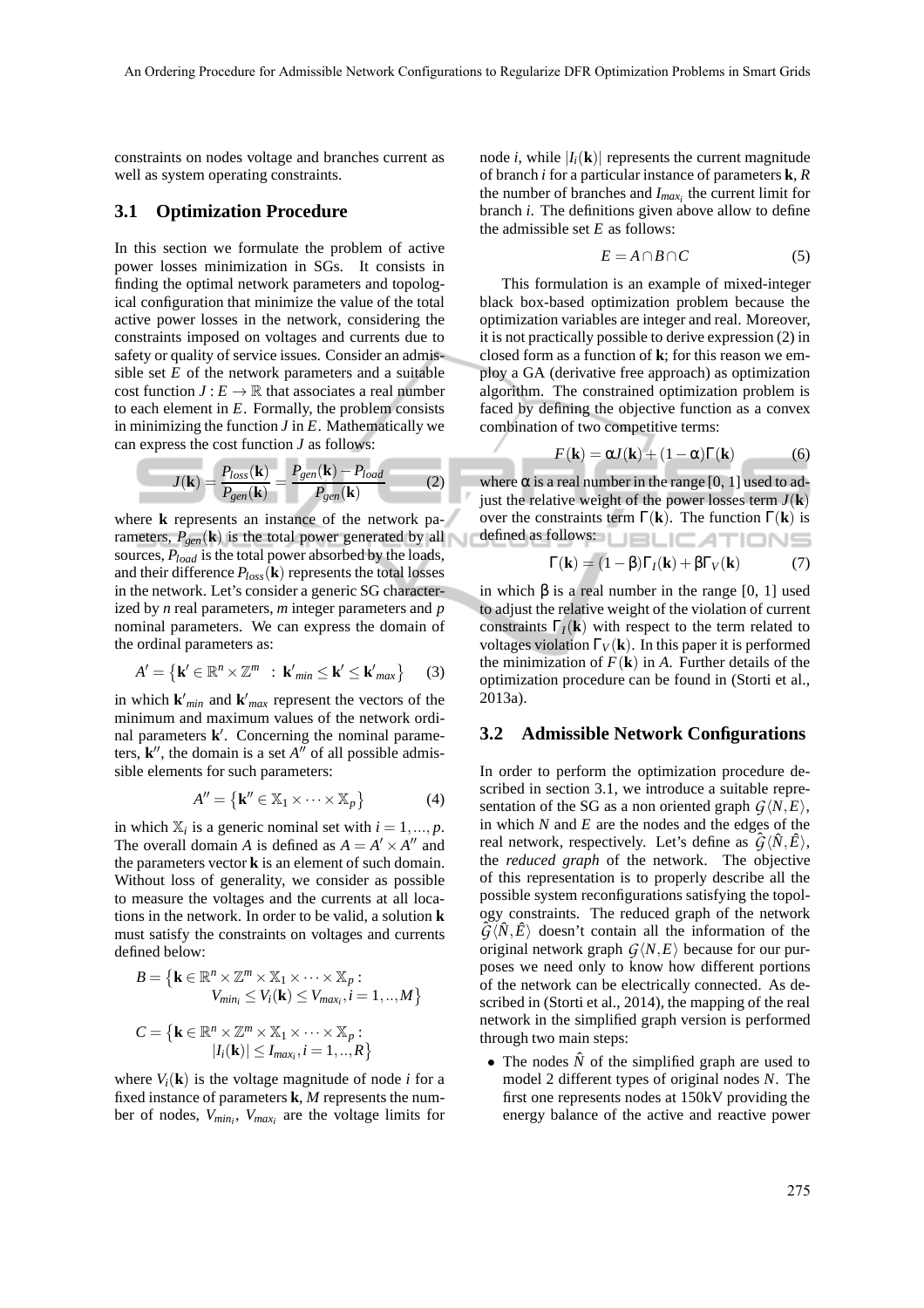in the SG. In following sections we will refer to it as HV node. The second one can represent a single MV real substation eventually connected to loads, DGs and TVR, or a set of MV substations, powered by a single HV substation only (virtual MV). In both cases, we call this kind of nodes as MV node.

• Edges  $\hat{E}$  of the reduced network graph are used to model the topology reconfiguration. The series of two switches, installed between two consecutive MV substations, are mapped into a single edge of the reduced graph  $\hat{G}$  (virtual breaker). Each edge is associated with a label representing its state i.e. close or open.

Figure 1 shows an example of the representation of the network through the reduced graph  $\hat{G}\langle\hat{N},\hat{E}\rangle$ .

Using the above notation we can introduce the following definitions:

**Def. 1** (**Radial Topology Constraint**)**.** *A network topology satisfies the Radial Topology Constraint iff each MV substation is fed by only one HV substation via only one path.*

**Def. 2** (**Admissible Configuration**)**.** *A reduced graph*  $\hat{G}\langle\hat{N},\hat{E}\rangle$  *satisfying the radial topology constraint is said to be an admissible configuration of the network.*

The graph representation  $\hat{G} \langle \hat{N}, \hat{E} \rangle$  is used to perform an algorithm that executes an exhaustive search of all the admissible configurations of the network. The details of the automatic procedure are described in (Storti et al., 2014). The output of such procedure is a list of binary strings (admissible configurations) having length equals to the number of edges  $\hat{E}$  of the reduced network graph. Each bit represents the state of the corresponding edge (breaker). The network topology is specified by an integer index, named *Ncon f* , spanning the rows of the list of admissible configurations ordered according to the automatic procedure. During the optimization procedure,  $N_{conf}$  constitutes a nominal parameter to be optimized, so the objective function can change abruptly moving from a given configuration to the previous or the next one, making very challenging this optimization due to high discontinuities in the objective function. For this reason, in the following section, we present an heuristic method to compare the graphs of two admissible topologies, in terms of active power loss values through a purely topological analysis. This criterion is used to define a suited ordering of the list of admissible configurations, aiming to improve the continuity of the objective function to the variation of the *Ncon f* parameter.



Figure 1: Example of the graph  $\hat{G}\langle \hat{N}, \hat{E} \rangle$  of the simplified network. Orange circles indicate MV nodes, gray rectangles are HV nodes, dashed arrows represent open status edges. The dashed box highlights a portion of the network.

## **4 ORDERING HEURISTIC**

In order to make effective any algorithm for solving the optimization problem described in section 3.1, we need an ordering heuristic of the admissible configurations to improve the 'regularity' of the objec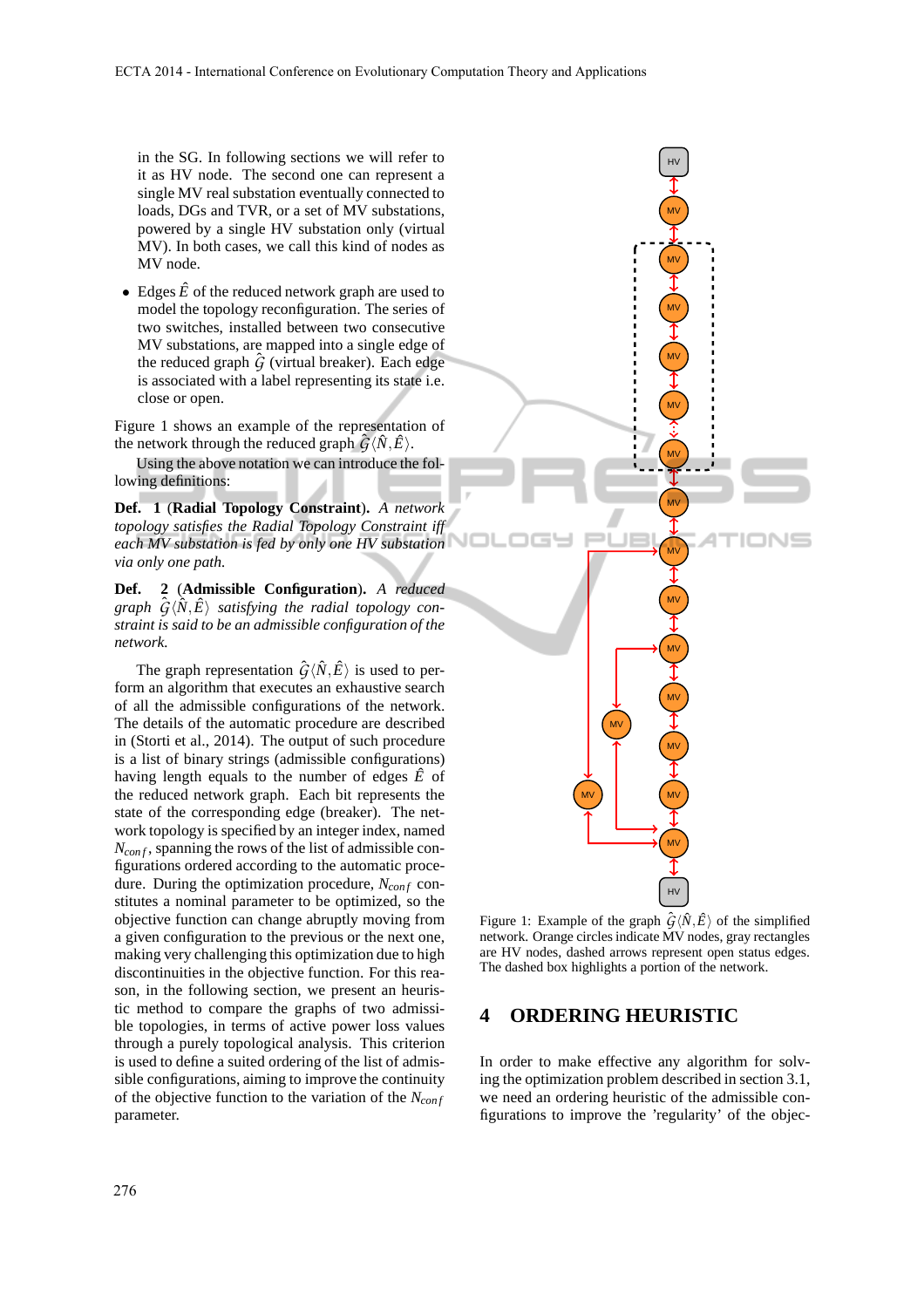tive function. In such a derivative free mixed integer context, it means reducing the variations of the objective function evaluated at an admissible configuration *i* from the objective values at  $i - 1$  and  $i + 1$ , for  $i = 2, 3, \ldots, n - 1$ , where *n* indicates the number of the admissible configurations found as described in the previous section.

## **4.1 Graph Representation of Admissible Network Configurations**

Each admissible configuration of the network is identified by a binary string of length equal to the number of virtual breakers of the reduced graph. Given a pair of configurations  $\langle i, j \rangle$ , we use the Hamming distance between the respective bit strings,  $d_H(i, j)$ , to quantify the dissimilarity between *i* and *j*. Let *D* be a square matrix of order *n* containing all the Hamming distances between admissible configurations, i.e.  $d_{ij} = d_H(i, j)$  for  $i, j = 1, \ldots, n$ . Of course *D* is symmetric with zeros along the diagonal only. Let's define as  $G^{AC}$  the undirected graph of the admissible configurations represented by *D*, where each element  $d_{ij}$  of the matrix is the weight  $w_{ij}$  of the edge  $e_{ij}$  that connects nodes *i* and *j* of  $G^{AC}$ . Let's denote by  $N^{AC}$ and  $E^{AC}$  the sets of nodes and edges of  $G^{AC}$ , respectively. Figure 2 shows an example of the building process of  $\tilde{G}^{AC}$ . The portion of the reduced graph considered in the example is highlighted within a dashed box in Figure 1. Opening the virtual breaker between nodes  $\hat{N}_3$  and  $\hat{N}_4$  represented by edge  $\hat{E}_{3,4}$ , we obtain the configuration  $[1\ 1\ 0\ 1]$ , while disconnecting nodes  $\hat{N}_2$  and  $\hat{N}_3$  and reconnecting nodes  $\hat{N}_3$  and  $\hat{N}_4$ by opening the virtual breaker  $\hat{E}_{2,3}$  and closing  $\hat{E}_{3,4}$ , the resulting configuration is [1 0 1 1]. The extracted configurations are two nodes of the graph  $G^{AC}$  at distance  $d_H = 2$ .

#### **4.2 Heuristic method for ordering the admissible configurations**

In this subsection we present an heuristic method, based on  $G^{AC}$ , used to order the admissible configurations of the network to avoid strong discontinuities between active power loss values of consecutive configurations. Then, in section 5 we will show how this method applied to a real electrical network actually makes less difficult to solve the optimization problem presented in section 3.1.

Given a configuration *i*, the objective function value  $F(\mathbf{k})$  will depend on all the other parameters values in **k**, i.e. on a set of virtually infinite combinations. However we need to associate with each configuration a unique scoring function, as an average estimate



Figure 2: Building process of configurations graph *G AC* of a portion of two instances of the reduced network graph  $\hat{G}\langle \hat{N}, \hat{E} \rangle$ .

of  $F(\mathbf{k})$ . To this aim, the following reference values of the real parameters are chosen for all configurations:

$$
(\overline{k_j}) = (k_{j,min} + k_{j,max})/2, \qquad j = 1, \dots, n \qquad (8)
$$

and for the integer parameters:

$$
(k_h) = [(k_{h,min} + k_{h,max})/2], \t h = 1,...,m \t (9)
$$

in which the operator [·] indicates the round operation. For simplicity we will refer to  $f(i)$  to indicate  $F(\mathbf{k})|_{N_{conf}=i}$  and to  $\bar{f}(i)$  to represent the fitness  $f(i)$ computed in the reference values of the parameters expressed in (8) and (9).

Let *W* be the list of all possible values for the weights of the edges of graph *G AC*, ordered in ascending manner:

$$
W=[w_1,w_2,\ldots,w_m]
$$

Fixed a node *i* of  $G^{AC}$  and a weight  $w_j \in W$ , we define  $(N_i^{AC})_{w_j}$  as the set of all nodes connected with *i* by edges with weight  $w_j$ . An estimate of the difference between  $\bar{f}(i)$  at *i*-th node and the objective values associated with the nodes belonging to  $(N_i^{AC})_{w_j}$ , is given by the mean distance  $(\Delta F_i)_{w_j}$  between  $\bar{f}(i)$ and the fitness  $\bar{f}(k)$ ,  $\forall k \in (N_i^{AC})_{w_j}$ . Indicating as  $(\Delta \bar{f}_{i,k})_{w_j} = \left| \bar{f}(i) - \bar{f}(k) \right| / \bar{f}(i)$  the relative distance between the fitness  $\bar{f}(i)$  and the fitness  $\bar{f}(k)$ , the mean distance can be mathematically expressed as:

$$
(\Delta F_i)_{w_j} = \frac{\sum_{k=1}^{(l_i)_{w_j}} (\Delta \bar{f}_{i,k})_{w_j}}{(l_i)_{w_j}} \tag{10}
$$

where  $(l_i)_{w_j}$  is the cardinality of  $(N_i^{AC})_{w_j}$ . If each node *i* of  $G^{AC}$  satisfies the following property:

$$
(\Delta F_i)_{w_1} \le (\Delta F_i)_{w_j}, \quad j = 2, \dots, m \tag{11}
$$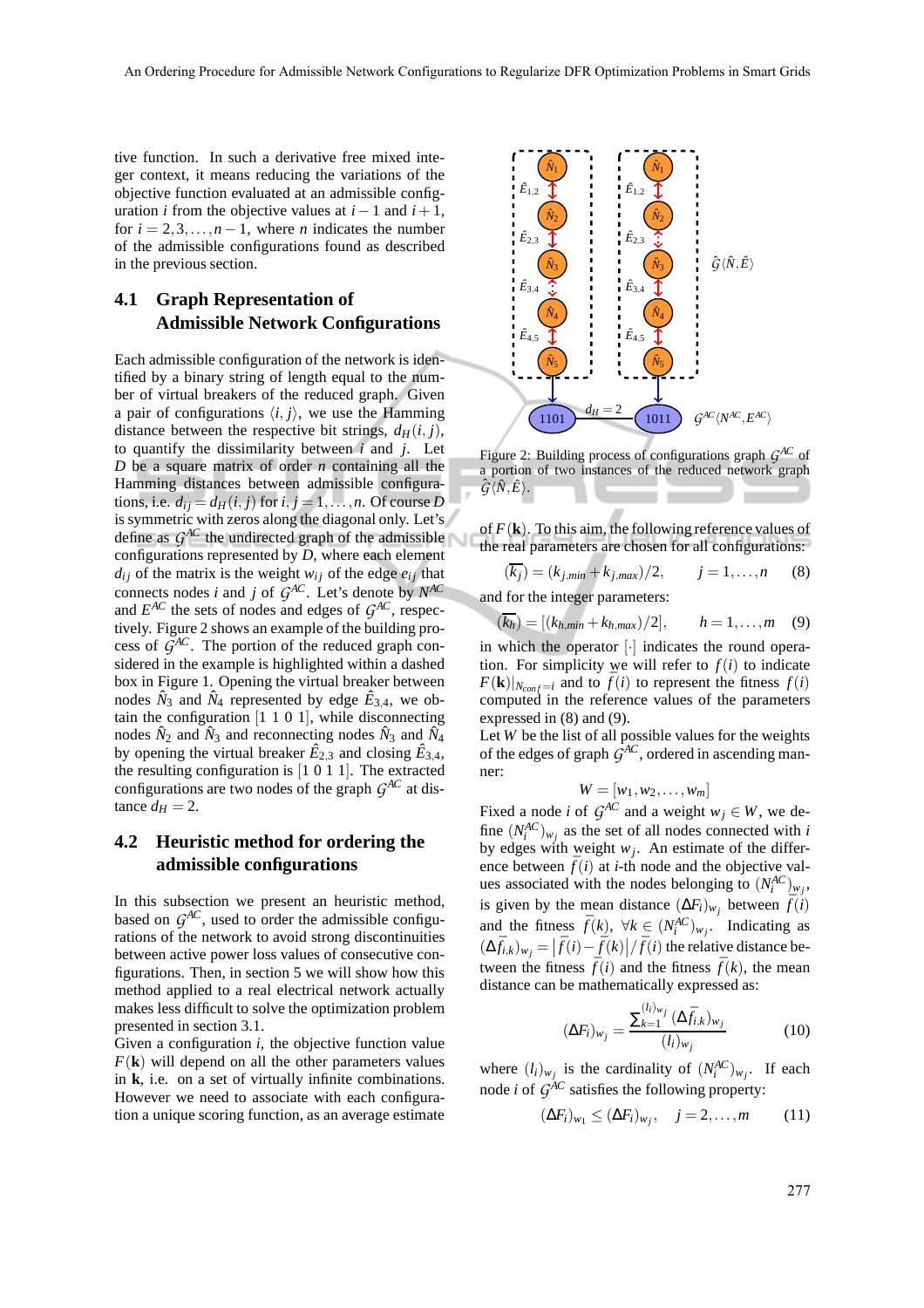ECHN

we can deduce that, in mean, the active power loss of the network varies less between similar configurations than between dissimilar ones. Remember that with 'similar' we indicate similarity in terms of Hamming distance. We can extract the subgraph  $\mathcal{G}_{w_1}^{AC} =$  $\langle N^{AC}, E_{w_1}^{AC} \rangle$ , whose set of edges  $E_{w_1}^{AC}$  is defined as follows:

$$
E_{w_1}^{AC} = \{e_{ij} \in E^{AC} \text{ s.t. } w_{ij} = w_1, \forall i, j = 1, 2, ..., n\}
$$
 (12)

The existence of an edge between a pair of nodes *i* and *j* of the graph  $G_{w_1}^{AC}$  should indicate that the configurations *i* and *j* have close active power losses. In the following section we will proof such property for the network under analysis.

To order the admissible configurations of the network we use the depth first traversal algorithm on  $\mathcal{G}_{w_1}^{AC}$ . The order in which the nodes are visited will be the new sequence of the indexes of the admissible configurations.

# SCIENCE *A*ND **5 TESTS AND RESULTS**

In this section we first empirically prove the property expressed in (11) for the network under consideration, then we compare the performances of GA when it is used to solve the optimization problem presented in section 3.1 for the considered electrical network, whether the configurations are ordered or unordered.

Following the notation introduced in section 3.1 and network specifications described in section 2, we can control the reactive power of the 5 generator sets through the phase parameters φ. Instead it is not possible to control the reactive power of the photovoltaic generator. Moreover it is possible to chose the *Ntap* value of the TVR and the configuration of the network selecting it from the set of admissible ones previously determined. The phases of the 5 generator sets  $\phi_1, \phi_2, \phi_3, \phi_4, \phi_5$  will be spanned in a real given range specified by the capability functions of the corresponding generator sets. The tap *Ntap* of the TVR will be spanned in the discrete (normed) range defined in (1). Finally, according to the list of admissible configurations introduced in section 3.2, the network topology is specified by an index,  $N_{conf}$ , spanning the rows of such list. In particular, in the smart grid under consideration, the number of admissible configurations is 390. Summarizing, the candidate solution vector  $\mathbf{k} = [\phi_1, \phi_2, \phi_3, \phi_4, \phi_5, N_{tan}, N_{conf}]$  will span the set defined below:

$$
\textbf{A} = \{ \textbf{k} \subset \mathbb{R}^5 \times \mathbb{Z} \times \mathbb{X} : -0.2 \leq \text{ } \phi_1, \phi_2 \text{ } \leq 0.45
$$

$$
\begin{array}{ccccc}\n-0.2 \le & \phi_3 & \le 0.55 \\
0.0 \le & \phi_4 & \le 0.64 \\
-0.32 \le & \phi_5 & \le 0.45 \\
-3 \le & N_{tap} & \le 3 \\
N_{conf} \in & \mathbb{X}\n\end{array}
$$

in which  $X = \{conf_1, ..., conf_{390}\}\$ is the set of indexes of all configurations. Moreover, in order to be valid, a solution **k** must satisfy the constraints on voltages and currents defined below:

$$
B = \left\{ \mathbf{k} \subset \mathbb{R}^5 \times \mathbb{Z} \times \mathbb{X} : 0.9V_{nom_j} \le V_j(\mathbf{k}) \le 1.1V_{nom_j} \right\}
$$
  
,  $j = 1, ..., M \left\}$   

$$
C = \left\{ \mathbf{k} \subset \mathbb{R}^5 \times \mathbb{Z} \times \mathbb{X} : |I_j(\mathbf{k})| \le I_{max_j}, j = 1, ..., R \right\}
$$

in which *M* and *R* represent the total number of nodes and branches of the real network, respectively, whereas  $V_{nom_j}$  and  $I_{max_j}$  are the nominal value of the voltage of the *j*-th node and the maximum current allowed in the *j*-th wire, respectively.

Performing the analysis described in the previous section, we found that in the network under consideration there are only three different possible weights (i.e. Hamming distance values) associated with the edges of the graph of the admissible configurations *G AC*. In particular:

$$
W=[2,4,6]
$$

whereby we have to compute  $(\Delta F_i)_2$ ,  $(\Delta F_i)_4$ ,  $(\Delta F_i)_6$ for  $i = 1, 2, \ldots, 390$ . The minimum weight belonging to *W* is  $w_{min} = 2$ , as we could expect, since in a real electrical network, a topology change implies, at least, closing a given breaker and opening another one. Thus, we have to check if the following two conditions are satisfied:

$$
(\Delta F_i)_2 \leq (\Delta F_i)_4 \quad i = 1, \dots, 390 \tag{13}
$$

$$
(\Delta F_i)_2 \leq (\Delta F_i)_6 \quad i = 1, \dots, 390 \tag{14}
$$

To compute the fitness value associated with each node of  $G^{AC}$ , we have considered as input of the network model the power profile associated with the 1:00PM (one hour) of the 1-st of January.

Figure 3 shows the values of  $(\Delta F_i)_2$ ,  $(\Delta F_i)_4$ ,  $(\Delta F_i)_6$ calculated for all nodes of  $G^{AC}$ . It is possible to observe that, for most of nodes, relations (13) and (14) are satisfied. An accurate data analysis returns that over 97% of nodes (network configurations) satisfy these two relations.

It's important to point out that this result doesn't depend on the values initially assigned to fitness parameters  $\overline{\phi_j}$  for  $j = 1, ..., 5$  and  $\overline{N_{tap}}$ . In fact, the set of nodes satisfying relations (13) and (14) is the same for any set of admissible values initially assigned to these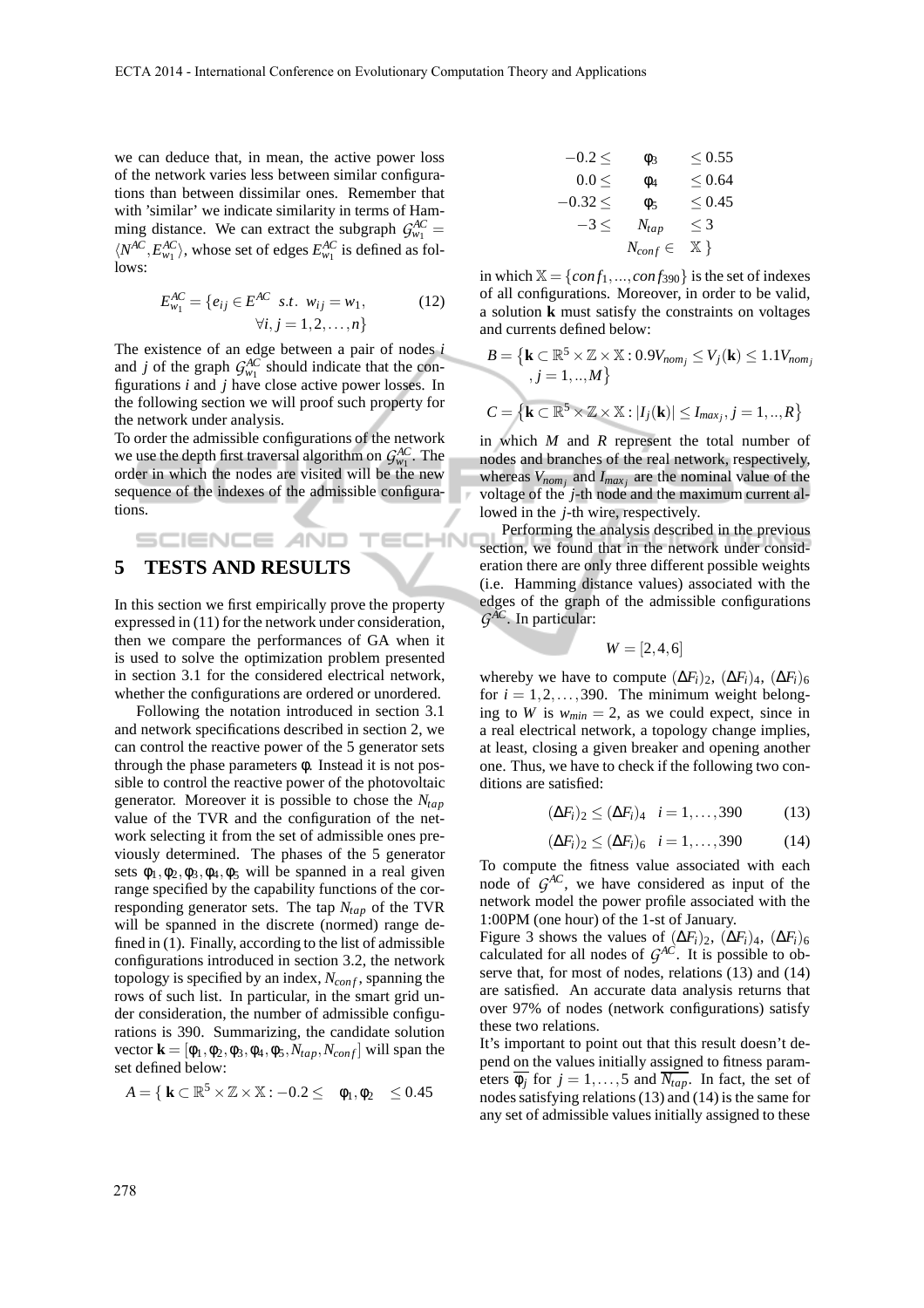NС



Figure 3: Mean distance between the fitness value associated with node *i*,  $\bar{f}(i)$ , and fitness values associated with all the adjacent nodes of the *i*-th node belonging to  $(N_i^{AC})_2$ ,  $(N_i^{AC})_4$ ,  $(N_i^{AC})_6$  respectively, for  $i = 1, 2, ..., 390$ . The scale factor is equal to  $\bar{f}(i)$ .

parameters. Thus, we have empirically proven Equation (11), specifically that similar network configurations (i.e. nodes of graph  $G^{AC}$  connected by edges with small weights) correspond to close active power loss values. Note that we have verified this property only for the network under analysis.

At this point, as described in section 4.2, we can choose a depth first traversal of the sub graph  $G_2^{AC} \langle N^{AC}, E_2^{AC} \rangle$  to order the admissible configurations. It was verified that  $G_2^{AC}$  is a connected graph, with size, i.e. the number of its edges, equal to 4743. In particular, the *minimum degree* of  $\tilde{G}_2^{AC}$ , i.e. the minimum number of edges incident to its nodes, is equal to 21. There are 90 nodes having this number of edges incident to them. The *maximum degree* of  $G_2^{AC}$  is 37 and only 20 nodes have this number of edges incident to them. In order to compare the effectiveness of this ordering heuristic technique in solving the proposed optimization problem, the execution of GA is repeated 6 times, whether the configurations are ordered or unordered. Different executions consider different sequences of indexes obtained through depth first traversal of  $G_2^{AC}$ , starting from different root nodes.

To compare performances of GA, the algorithm parameter setting is chosen identical whether the configurations are ordered or unoredered (in the second case, we consider the initial ordering of the admissible configurations returned by the automatic procedure described in (Storti et al., 2014)). In particular, the number of individuals of a population is set to 20. The elite individuals are 2, i.e. only 2 individuals in the current generation are guaranteed to survive to the next generation. The crossover fraction parameter is 0.8. The mutation operator is applied to the remaining individuals. Furthermore, the α and β coefficients used in expressions (6) and (7) are set to 0.9 and 0.2, respectively.

The maximum number of iterations before the algorithm halts is 100, but GA can stop if the weighted average relative change in the fitness value over 50 iterations is less than or equal to  $10^{-9}$ .

All performed tests consider the same states of the network to seed GA. More precisely, a fixed initial population is considered for all of the executions of the GA when the admissible configurations are ordered and unordered. It should be noted that the random initialization does not necessarily ensure the satisfaction of the constraints considered in the definition of the chosen fitness function. Results of the simu-

Table 1: Mean number of generations (# *gen*) produced by GA to return the optimal solution, mean percentage reduction of the fitness value (%*F* reduct.), mean reduction of the active power loss (*Ploss*) whether the admissible configurations are ordered or unordered.

|                        |         | ordered conf. unordered conf. |
|------------------------|---------|-------------------------------|
| #gen                   | 73.     |                               |
| % $F$ reduct.          | 0.023   | 0.022                         |
| $P_{loss}$ reduct. [W] | 1096.97 | 1088.34                       |

lations are shown in Table 1. It compares the mean value of the number of generations created (#*gen*), the fitness percentage reduction (%*F* reduct.) and the reduction of active power loss of the network (*Ploss* reduct.), whether the configurations are ordered or unordered (Storti et al., 2014). More precisely, last two indicators consider the reduction of the fitness value and actual active power loss between the optimal solution and the best individual of the initial population. Moreover, Figures 4 (a)-(b)-(c) show the mean value of the number of generations, the mean percentage reduction of fitness value and the mean reduction of power loss and the respective standard deviation in both cases of ordered and unordered list of configurations.

We can note that the mean number of generations of GA when the configurations are ordered is larger than in the unordered case. This is due to greater headway made by GA during the search process of the optimal solution, in the first case. This allows to have, on average, an higher reduction of the fitness value, as well as of the total active power loss, from the initial state of the considered network. As we expected, the power loss reduction is not very high, but considering that all the tests simulate only one hour of one day and projecting this power loss reduction to the whole network over time, the savings could become interesting in the regular operating condition of the real network in which the value of the power loss